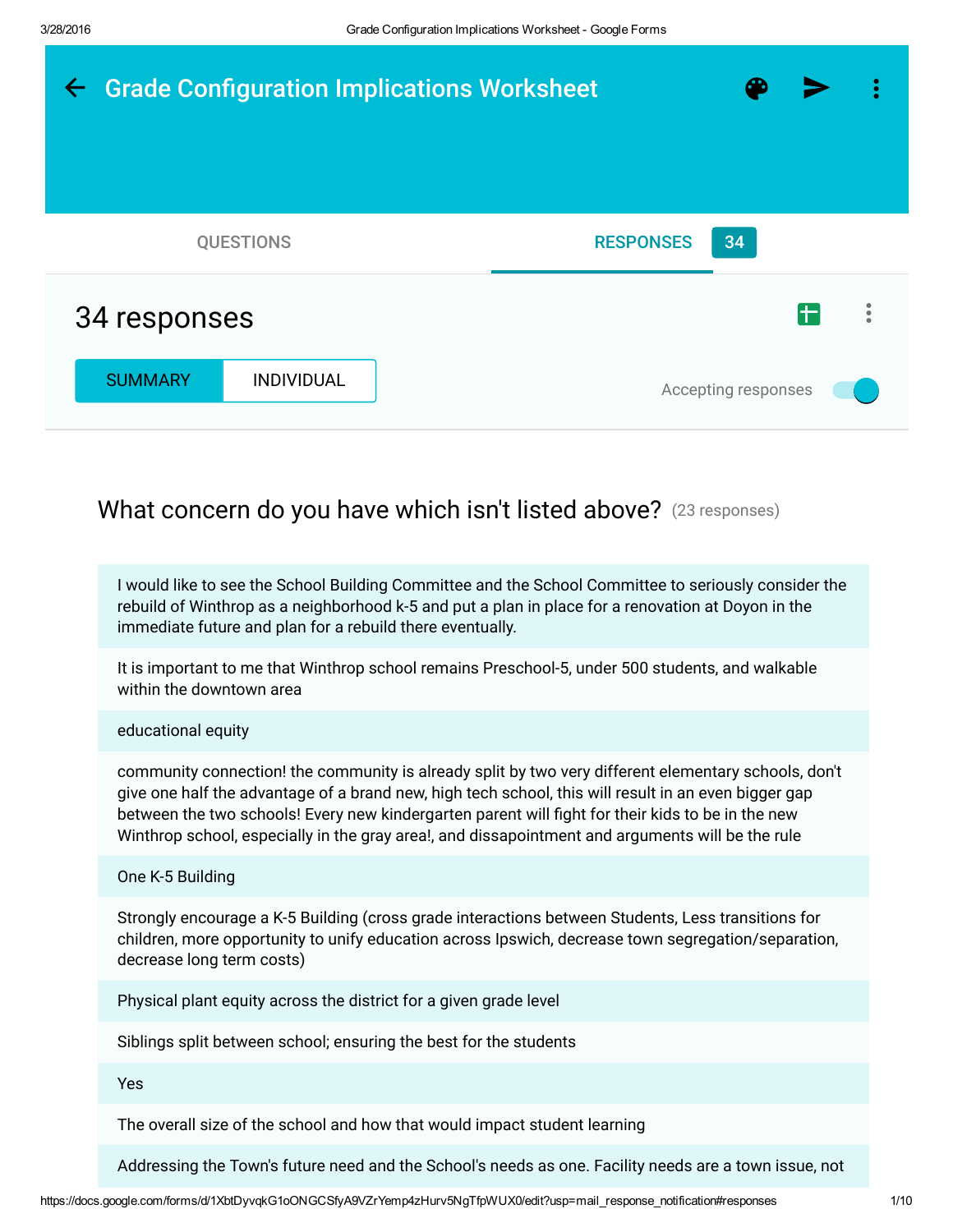just school issue.

This question is very confusing/compounded.

Safety is not listed, but hopefully is an obvious component.

Not a concern but curious to know the value of the HS/MS bond payments and when it is due to be paid off, how it is currently built into the real estate tax basis and looking forward how much much of this amount will support what dollar value for this project.

I would like to voice my support for keeping two separate elementary schools. Specifically, I am voting for a new Winthrop school (with Doyon receiving funds for updating) and against both one large elementary school (775 students) and two elementary schools divided by grade (K-3, 4-5). My reasons for this are listed below.

If we retain Doyon in combined reconfiguration, how do we fund repurposing of that school?

My head is spinning, there are more concerns here than I could even imagine.

making sure every child in Ipswich experiences an equal educational experience

The gray area section of Ipswich where a student is neither a Doyon student or Winthrop student until student counts start coming in and a decision is made in August. This needs to be abolished should Winthrop and Doyon remain two separate elementary school and Winthrop is renovated. A clear delineated line needs to be drawn on the map - one side one school and that's that. We live within walking distance of Winthrop but our child attends Doyon. The best solution to the gray area is create one K-5 building thus eliminating a section of town whose K students have no idea where they are going until the end of summer.

If the two schools are combined into a new building on a separate site, what happens to the (2) vacant buildings? What are the costs to dismantle or re-purpose those buildings?

#### None

If the Winthrop site is chosen for renovation/new construction, I'm very concerned about the disruption it will cause in the daily education of our children. Modular units, constant noise and chaos of a construction site? No thank you.

All children need to be in a safe and healthy environment, without leaking roofs and bad air quality which currently exists in both elementary schools.

# Your Thoughts? - One K-5 Building (775 Students, New Building)

(32 responses)

The one large k-5 building would not serve the community of Ipswich. It would eliminate the sense of community that is instilled in both elementary schools. It would not serve the population that are walkers and in town students as the proposed site would eliminate walkers in general. No one will be walking to Bialek when having to deal with the train schedule and the safety implications it would pose. As close as it is to in town it is actually removed enough that it no longer would be a "member" of the community. To think one can create a small sense of community in a large building is a little bit contradictory. Why adopt a model that is actually becoming antiquated? Many states that have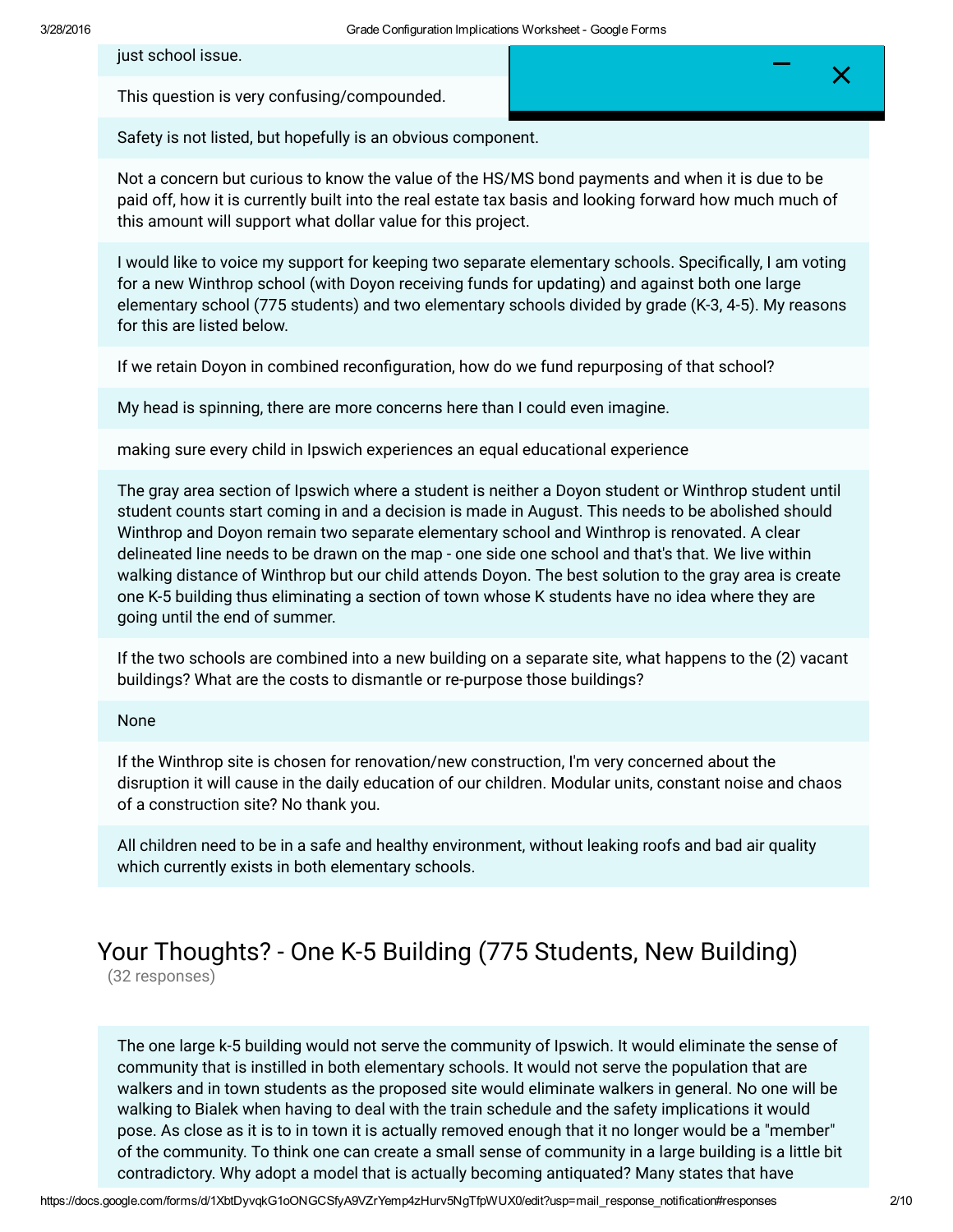communities with the large schools are now wanting to go back to the small school model as it poses a better learning environment on many levels and it supports 21st century learning better than the one large school model. Why disrupt something we already have, that does work and has been proven to have more success rates and then go and adopt a fading model proven to not work to the betterment of our children.

This is not a satisfactory solution. The school population would be much too large to allow children and families to feel connected. If the number of classes per grade doubles, the kids will not be able to know everyone in their grade as they do now and when they get mixed up from year to year they will really have a hard time forming close friendships with their classmates. 775 students is also too large for the school community to feel close. Currently, Sheila McAdams does an amazing job getting to know the parents of each child as they enter K - I don't think it would be possible for a principal to have that connection with the families of 775 students.

This would be the most equitable option. All students would benefit from the new building, not just those living in one part of town. I don't think size of student body is that big a concern as long as you have the right amount of teaching staff.

build one school but build it with two or three wings , like the Ms/HS, with a common core of administration, nurse, student services

1. Safety 2. How do you have a building that holds these many students and yet doesn't feel overwhelming for kids, teachers and parents?? 3. New Building must let natural light come in the classrooms, gymnasium, hallways, cafeteria !!! 'Bring the outside inside' feeling . Kids NEED natural light !

Strongly Support this option

Mitigates the consideration.

I would support this option

Yes!

Too large....at-risk population can often get "lost" in this size environment. Also the scheduling factor of so many kids with no auditorium and only one cafeteria used as a multi-purpose room.

Addressed BOTH elementary school needs (Winthrop & Doyon) at one time. Will save building costs, operational costs and maintenance costs for the IPS.

Yes

Sharing resources under the same roof seems intuitively advantageous. It might also address inequities in current curriculum delivery between the two schools. I imagine there may be some economy of scale in building a single facility also. These are all good things, obviously. My concerns lie mainly in losing sports fields at Bailek Park (if the building goes there), traffic congestion/access issues, and constructing a physical space that avoids the "big brick block" aesthetic that many people assume is the standard for a single larger school. I also worry about total cost - it may be more economical in the long run than dealing with Doyon later, but it will be tough to get the Town to vote for a \$60 million+ project.

Although I initially did not like the idea of a huge elementary school, I see great possibility here. One elementary school in the center of town brings the heart of the community to the center. It eliminates the us vs them that has occurred between the elementary schools for so long in terms of funding,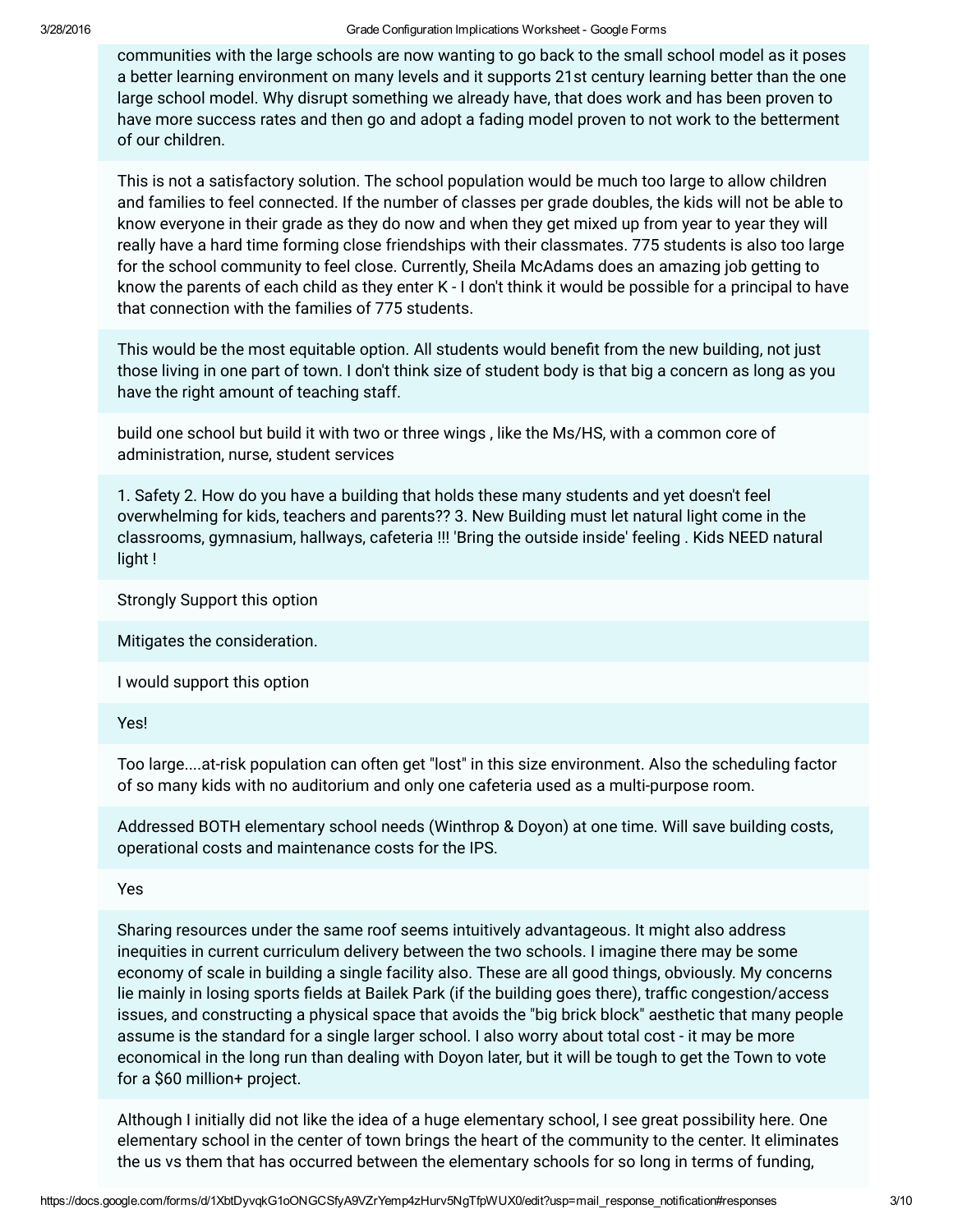budgets, inequalities, etc.. It would also allow, I believe, for even more walkers and bikers to school if centrally located, as is the possibility at Bialek. Although I see possibility, I do have a few concerns; it must be configured to be two smaller schools sharing the small campus (2 preK-5, or a lower and upper school), and the town may not chip away at staffing, already at lean levels compared to other districts and states, because the schools must be maintained as two schools, not one across which resources can be stretched too thin.

I feel this is the best solution. It could be designed so 2 schools (K-2; 3-5) are within 1 building, sharing common facilities such as a central kitchen (but with separate cafeterias so some students are not eating too early and some too late), and auditorium/arts facility (hopeful), 1 large gymnasium that can be split into 2 as needed, STEAM and other dynamic learning environments. I also feel Bialek Park is the ideal location, since traffic can flow from Linebrook as well as Kimball Avenue or through to Route 133, not blocking traffic downtown as would be the case with the Winthrop School site.

Nobody I've talked to, and nothing I've read, has suggested that this is an appropriate, healthy, or desirable size for an elementary school. (This would be larger than both our middle school and our high school.) Students of an elementary school age need to feel part of a small, nurturing environment that knows them well. At the previous community meeting, the designers/architects stated that they can make a larger school feel smaller, but this is not an argument for creating a larger school if given the choice. It just says that it wouldn't be as bad as you might think. Right now, at both Winthrop and Doyon, families can know most, if not all, of the teachers, and all of the teachers know them. They can know most, if not all, of the staff, and all of the staff knows them. When they go to school events (art shows, plays, etc.) they know most, if not all, of everyone else who is there. They know this because the school is small and because it is a neighborhood school. All of this is lost if the school goes to 775 students.

The Holy Grail - meets goals of equity, horizontal and vertical integration of staff and students. Reassured by success of transition to Middle/High Model

I'd would absolutely prefer this option over breaking up K-3 and 4-5. I do not like the thought of my soon to be Kindergartner having to make so many transitions at that age. However, the size of the school is concerning. The idea of making one school but dividing it out similar to the High/Middle schools would be helpful. Meaning K-3 on one side while the "bigger" kids on the other. Making it divided enough that it's not overwhelming for the children with 775 students in the building. Also, as I'm sure most parents feel, the student to teacher ratio will stay as low as possible.

I would really like to see Ipswich keep the 2 smaller elementary school model vs. an almost 800 student building. That's great for middle/high school but the smaller schools work well for the younger children (in my opinion!)

similar design as middle /high school Pk-2 and 3-5 connected thru corridor

One building! Yes! Don't exclude doyon students. All Ipswich students deserve the opportunities awarded by a new, updated school building!!! One building with smaller learning communities!

Fantastic idea. Equity for all. The Amherst model is intriguing - with Wildwood and Fort River schools in one facility. A Doyon/Winthrop joint facility could be considered - However, a facility split K-2 and 3- 5 would be more effective and not create some sort of meaningless dichotomy. If everyone is a 2nd grader in one facility what would it mean to be a Winthrop kid or a Doyon kid there - sort of odd. However, K-2 could be Winthrop and 3-5 could be Doyon if thereis a need to keep school names. Why not a new name? Regarding location, linking this new facility to the existing MS/HS property is worth considering - using Kimball as an access point off of Linebrook with a possible walking path to the new facility built on Bialek part land. Access via current Bialek parking lot would be a traffic nightmare as side streets such as Maple and Liberty would become cut throughs - unless Maple could become a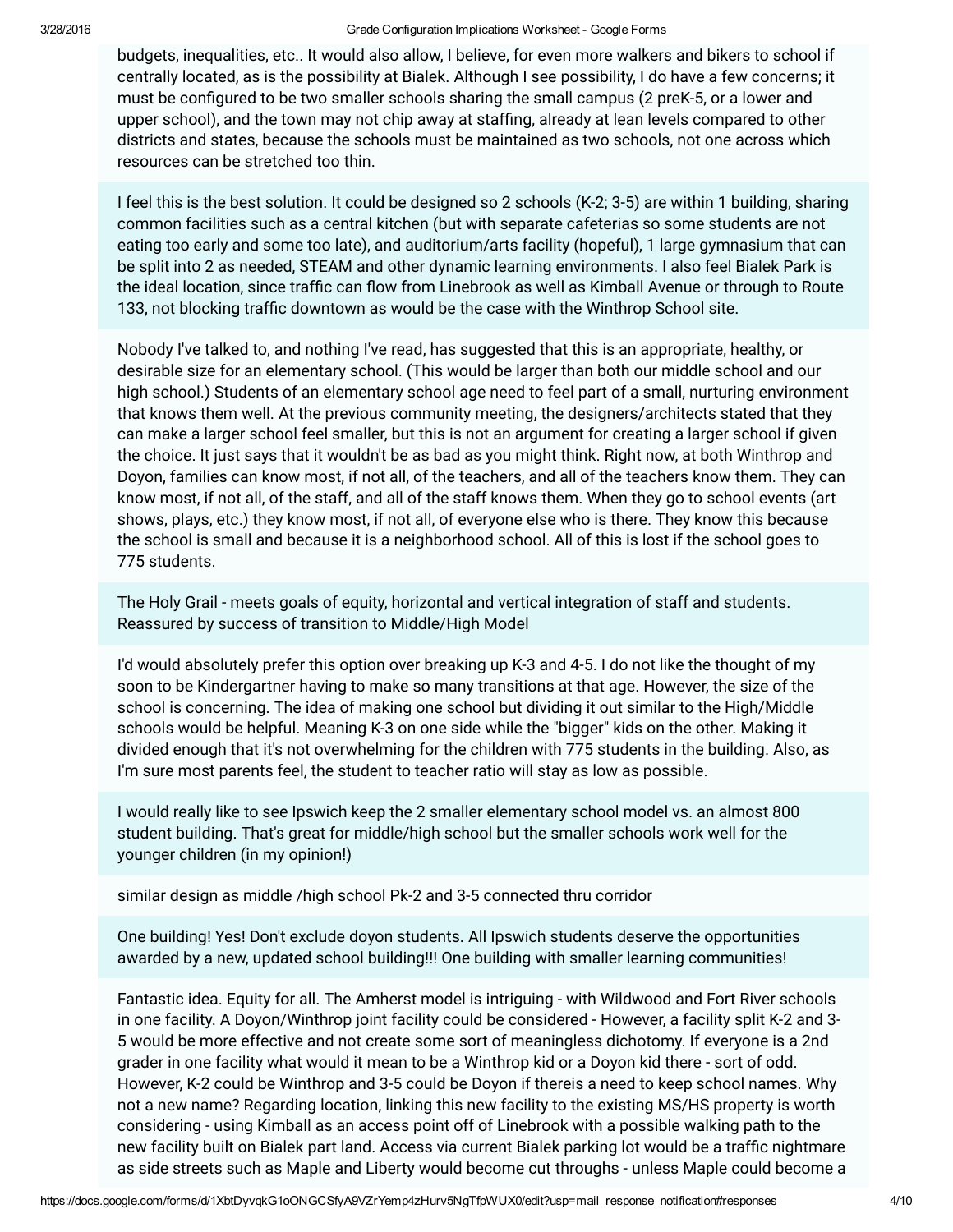dead end st blocked at its end with Linebrook thereby bringing traffic down Washington and Rt 1A/133. Traffic patterns need to be looked at. This is a very forward thinking approach - allowing Ipswich to succeed in the future. All kids one building shows a town committed to education. I would guess this would make Ipswich a desirable community and more families will move in. No need to reconfigure or go through efforts to renovate Doyon in the future.

I think it would be the most equitable thing. I would prefer two new/or redone schools but whatever is the most feasible, equitable plan.

Renovate the two buildings separately now... or, build one new building now and then rebuild the other at later point. The original concerns were related to space/ health of the buildings which should remain the focus. The concern wasn't equity related to educational experience which seems to be the focus now.

One school would be impersonal and would lose the small community feel where everyone knows everyone and feels connected. You wouldn't be able to develop the same relationships with families and teachers over time. Traffic would be nuts and you would have to bus more students. Also, what would happen to both vacant, existing buildings?

best answer, most likely to gaint own wide approval and gives all students equal opportunity

Best option IMO - no more "us and them", single school, resource synergies. Bialek location seems best option, all things considered (also makes school "part of town" not a place "out there in the woods" like Steward Elementary in Topsfield). Opens option for Public Safety Building as well. Winthrop playground can stay. Utilities are in place, good access for fire/police. Existing schools can continue to operate during construction.

Too big for this small community, could be a turnoff to new families looking to move to Ipswich. I fear at-risk kids will get lost in a huge school and parents won't feel connected, will lose that warm community feel that both schools have now.

Two weeks ago my answer to this question was a definitive NO. But...after reading all of the information provided, attending/watching community forums, reading the answers to community presented questions, thinking, thinking, thinking - I have completely changed my mind. I hate the idea of such a large school, but when we factor in equity in education, the idea of sharing resources, a new energy-efficient school and opening up a site location for the much needed public safety building - I believe I would support a single K-5 school at the Bialek Park site.

One K-5 to ensure a healthy learning environment for all children. Rolling the dice and keeping your fingers crossed that Doyon has this same opportunity is extremely risky. My children currently come home with headaches due to bad air quality at Doyon along with poor lighting. How long are we going to have to put buckets in our hallways to catch water from leaking roofs.

I feel that a one K-5 school with 775 students will drastically change the educational experience of our children for the worse. I understand there are districts that choose this more economical model and find design experts that create space in buildings that can maximize on small group experience, BUT, the site still holds 775 students. The feel of a small neighborhood school will be lost. As we all know, research can be found to support, large schools, small schools, any type of school you want. I easily found research that highlights many of the student benefits of a small school experience.

My two biggest concerns are: COST for the town; and the fact that the smaller school environment for younger children is better; bottom line: this is lost in a larger school campus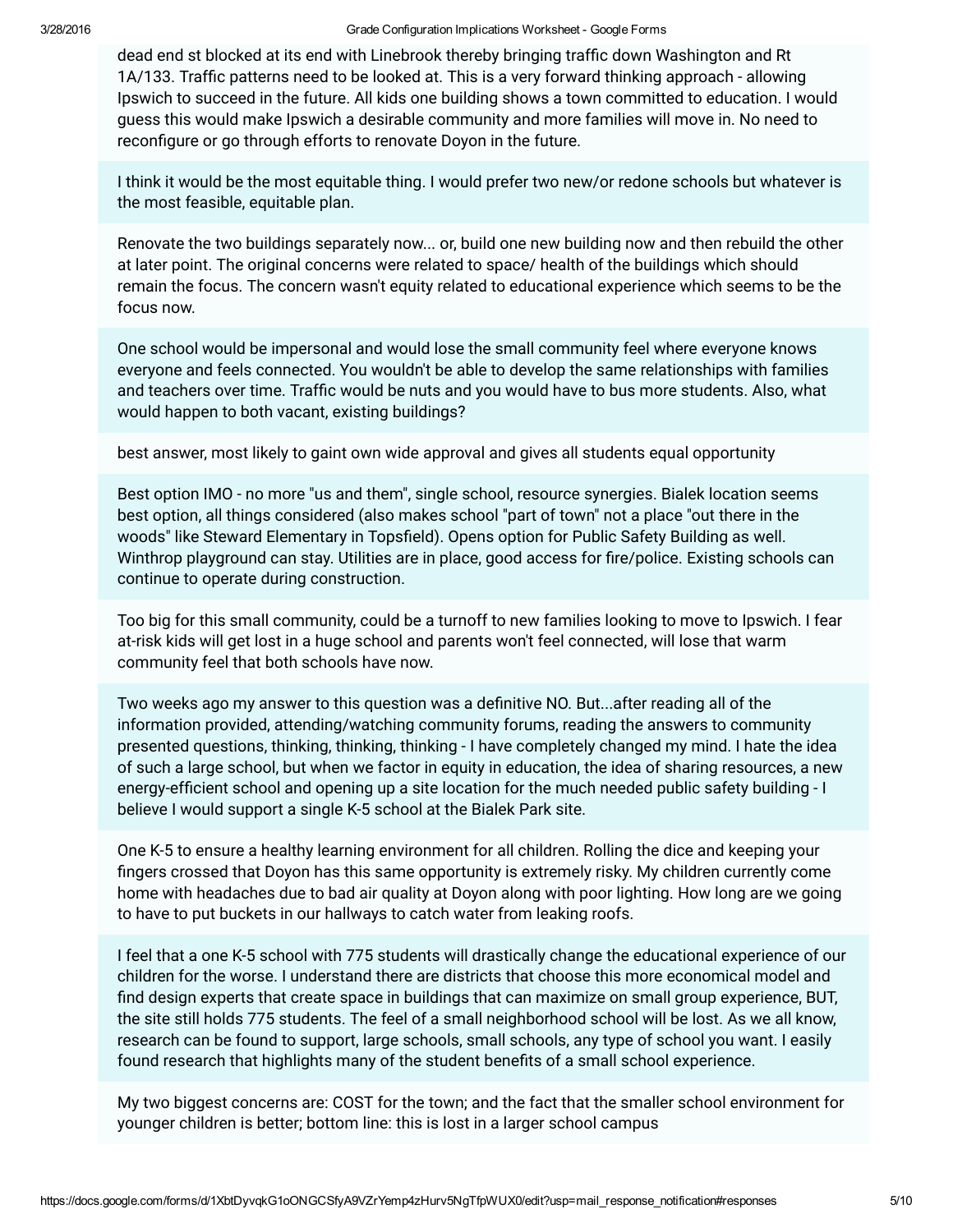## Your Thoughts? - District K-3 Building (490 Students, New/Renovated Winthrop School)

(27 responses)

The opportunity for leadership among the 4th and 5th graders would be diminished not allowing for valuable learning opportunities that help form our next generation. This model could be a detriment to students who are struggling learners. 3rd grade is a pivotal year and to have to start a new school and become familiar with a whole new set of teachers etc could decrease the momentum in that child's educational path towards success in conquering reading and math skills necessary for life preparedness.

This is also not a satisfactory solution. There is a benefit to having all 6 grades in one location. The older kids have opportunities to mentor the younger students. Also, many families have 2 or 3 children in the school - it is much more convenient to have them located in the same place. Lastly, this sounds like it would really complicate the busing.

This option would be palatable if the shortcomings of Doyon building are addressed. Not ideal as this could cause transportation and other logistics problems for parents/caregivers.

NO !!! Kids this age should not have another transition, too much stress, and too complicated for families with children in different grades.

Second choice option - but I have concerns with the number of transitions my children will have to deal with, potential inconveniences for parents, and lack of cross grade interactions between students)

Mitigates the consideration.

I am not in favor of this option - it splits the siblings in different grades and makes it more challenging from a coordination standpoint for working parents. i.e., early pickups in 2 locations; EDP pick up in one and then the other increase the challenges for working parents

### No

Additional transition for kids at a critical time for early learners and readers. Staff does not know these children or their learning/reading habits and they have to start over with all new people and lose educational ground during the "getting to know you phase". Also parents with kids at both schools who have one walking and one on bus, how do they get home in time for bus student if they are walking the other child home...huge safety issue unless you stagger start and end times at these two different schools.

Would need to relocate off Winthrop site. Area is way too small and traffic would be nightmare. Why shoehorn a building into a inferior lot? What do you do about Doyon? Come back to taxpayers in 5 years for another BOND to fix another school?!?! That would be short sighted!

I assume this means Winthrop would be K-3, and Doyon 4-5? (This could be clearer.) This is the most drastic shakeup in terms of configuration and would change the way we teach our kids. I would avoid it unless the School Committee could convince us otherwise.

Having a separate 4-5 building means a loss of student leadership for the upper students, and a loss of the pairing of classrooms for reading and science which are valuable to the students. It also creates problems of drop off and pickup for families with students in more than one elementary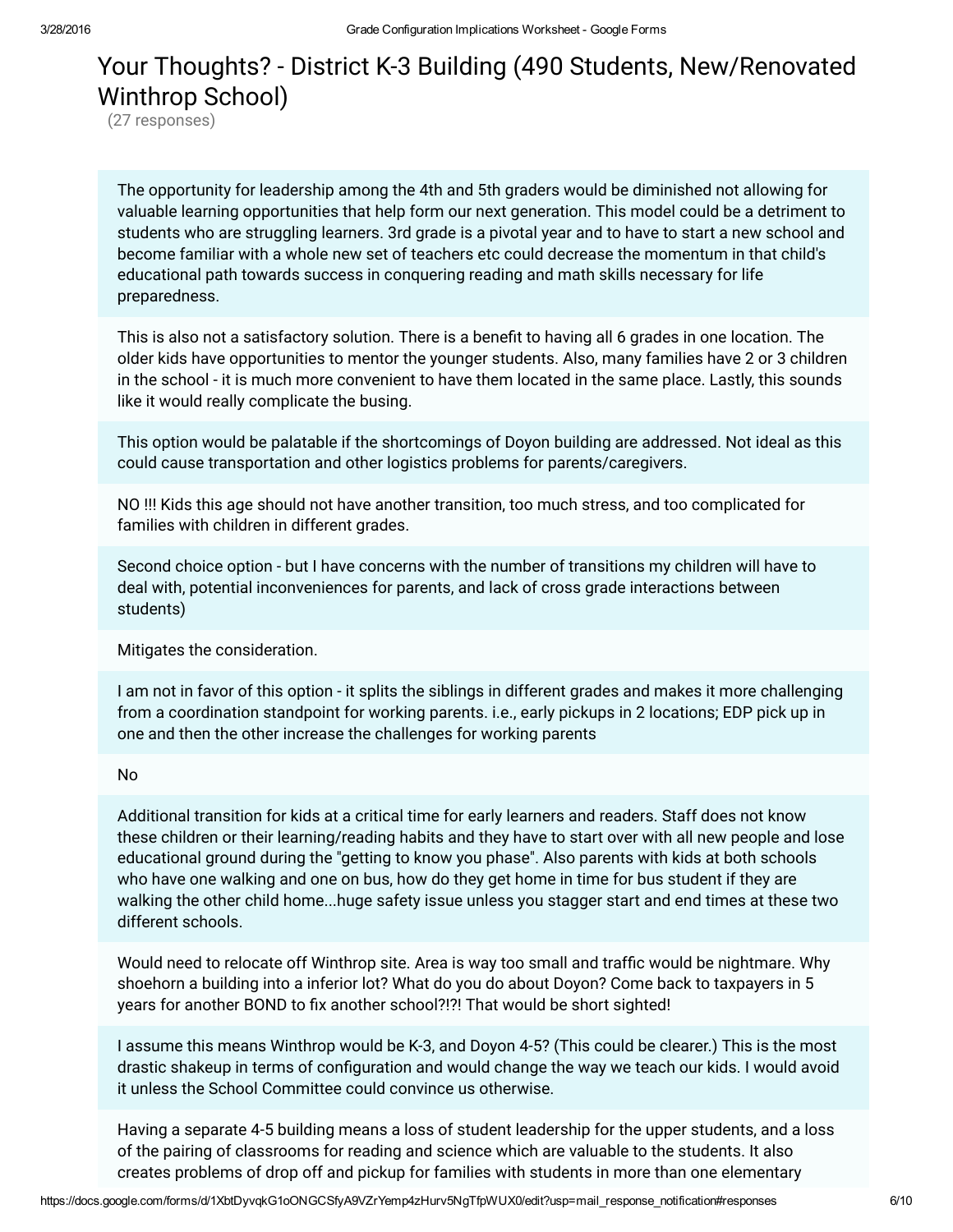school building.

Replacing Winthrop School for K-3 would be the next best solution, giving all Ipswich students the opportunity to benefit from a brand new school facility at some point. Yet, this does not solve the issues with an aging Doyon school. I think it would likely cost the down a lot more down the road if done this way.

The arguments against this idea, which were presented at the community meeting a few weeks ago, were clear and cogent: too many transitions for both staff and students; no consistency; not enough time for students to become comfortable in the environment before having to move on to the next school, to name a few. This, among all the ideas, would generate the least attachment, dedication, and commitment from the families and the community, and it would cause the students to feel transitional instead of stable, strangers instead of family members.

Second choice - leaves antiquated school to emerging upper elementary students with undersized common facilities

Not in favor of the K-3 model. I love and am so thankful for the interaction the younger children (K specifically) have with the 4th & 5th graders. My child  $(K)$  has had a hard transition from daycare/preschool to what she perceives to be an "enormous" elementary school. What has really helped her is the presence of the older kids offering support/comfort in various, often subtle, ways. I think the interaction she has had with 5th grade buddies and others has really helped her confidence level. I think it also offers the 4th and 5th graders a leadership opportunity which I hope she will take on when she's that age.

In this scenario, 4th and 5th graders would be at Doyon as it currently exists. No renovations for an age range that are learning, eager to use technology, etc. Do not support this option.

Not sure, might be ok.

Not in favor of this solution.

More transitions for students and families. Disjointed community feel, wouldn't know families and teachers as well over time. With larger grade level teams, harder to get work done with so many opinions and personalities. Students won't have the same leadership opportunities.

no, i like the the mix of older and younger students. older students benefit from helping the little ones and vice versa. too difficult for families with siblings

Adds another transition for the students. Doesn't address Doyon renovations. Winthrop location already leads to traffic issues. No "space gain" for other public buildings or areas. No synergies. No continuity for walkers/bike riders.

Not a fan of this one either. Too many transitions, splits siblings, transportation nightmare for parents.

No thank you. The K-5 experience has been so beneficial for my child  $(K)$ .

This would be a second choice for me to ensure at least half of all of the childrens' educational experience at an elementary school in Ipswich is an environmentally healthy experience.

I believe in a K-8 model. I am not in favor of splitting up the elementary grades. A Pre-K-5th grade model allows for less student transitions, more family and student connections. In a K-5 school there is more of a potential for building leadership opportunities that enhance the school community. Older students who are given leadership opportunities and responsibilities in their school, typically, rise to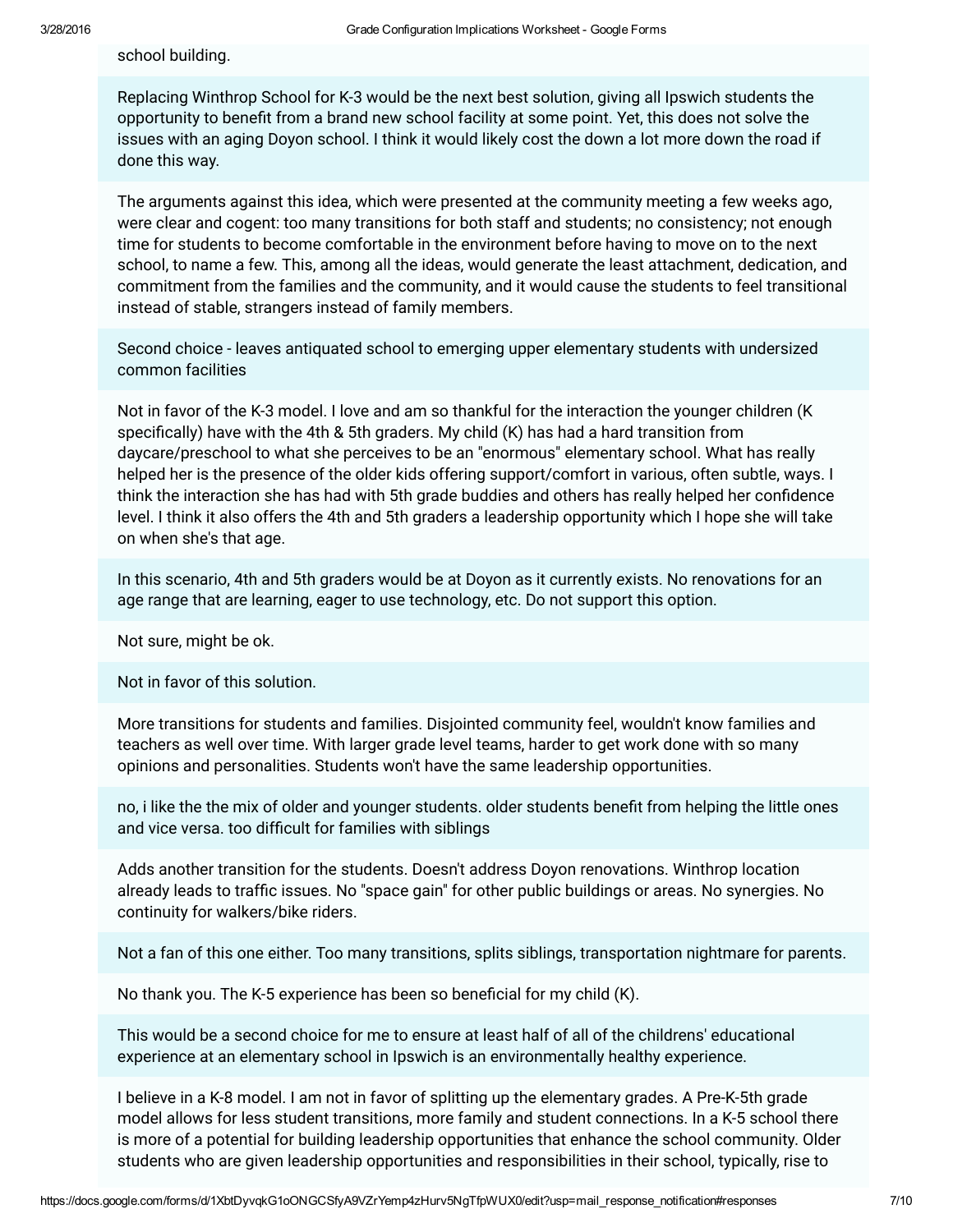the challenge. They become the role models that the school, and their younger school mates need.

more transitions for children is not the answer; I don't support this option

## Your Thoughts? - Two K-5 Buildings (420 Students, New/Renovated Winthrop School)

(28 responses)

in keeping with the two k-5 buildings in Ipswich we would be supporting our community's population and their needs. Ipswich is a socio-economically diverse community and the two schools serve those populations very well. Each school has a deep sense of pride and community and to disrupt that would be a grave mistake to the community, the school communities and to the education model in Ipswich. We already have what other towns want, small neighborhood schools. Statistically small schools have proven higher graduation rates, less violence and disrespect among its peers, greater trusting and caring relationships between parents, between parents and the staff, and most importantly between the students and the teachers and their peers. Small schools create a better environment where students have opportunities to learn participation that is absolutely necessary to becoming a citizen of our society. If we want to do what is right for our kids and our community keeping the two k-5 buildings is the choice that is needed.

I think this refers to a solution similar to the current setup. I think this is the best option. A plan should be put in place to renovate Doyon in the near future as well.

This option will only perpetuate the ill will between Doyon and Winthrop communities.

Feels unfair to have a brand new 21st Century school and a dark and depressive and old building in the same school system.

Second choice option - but I have concerns with the number of transitions my children will have to deal with, potential inconveniences for parents, and lack of cross grade interactions between students)

This creates physical plant inequity between the schools, with not only a possible impact on student outcomes, but also on property values.

One school is nicer than the other. May be some impact but better alternative than 2 separate schools.

### No

Keeps the community feel of the school and alleviates the budget used to maintain the old Winthrop to help ease Doyon while it awaits a renovation/new building.

Would need to relocate off Winthrop site. Area is way too small and traffic would be nightmare. Why shoehorn a building into a inferior lot? What do you do about Doyon? Come back to taxpayers in 5 years for another BOND to fix another school?!?! That would be short sighted!

This is a good choice assuming Winthrop stays on the same site. Does this option automatically dictate that? If not, and Winthrop could be rebuilt elsewhere, we might as well go with Option 1 (single building). My concern with a Winthrop-only option is building a critical mass of support among the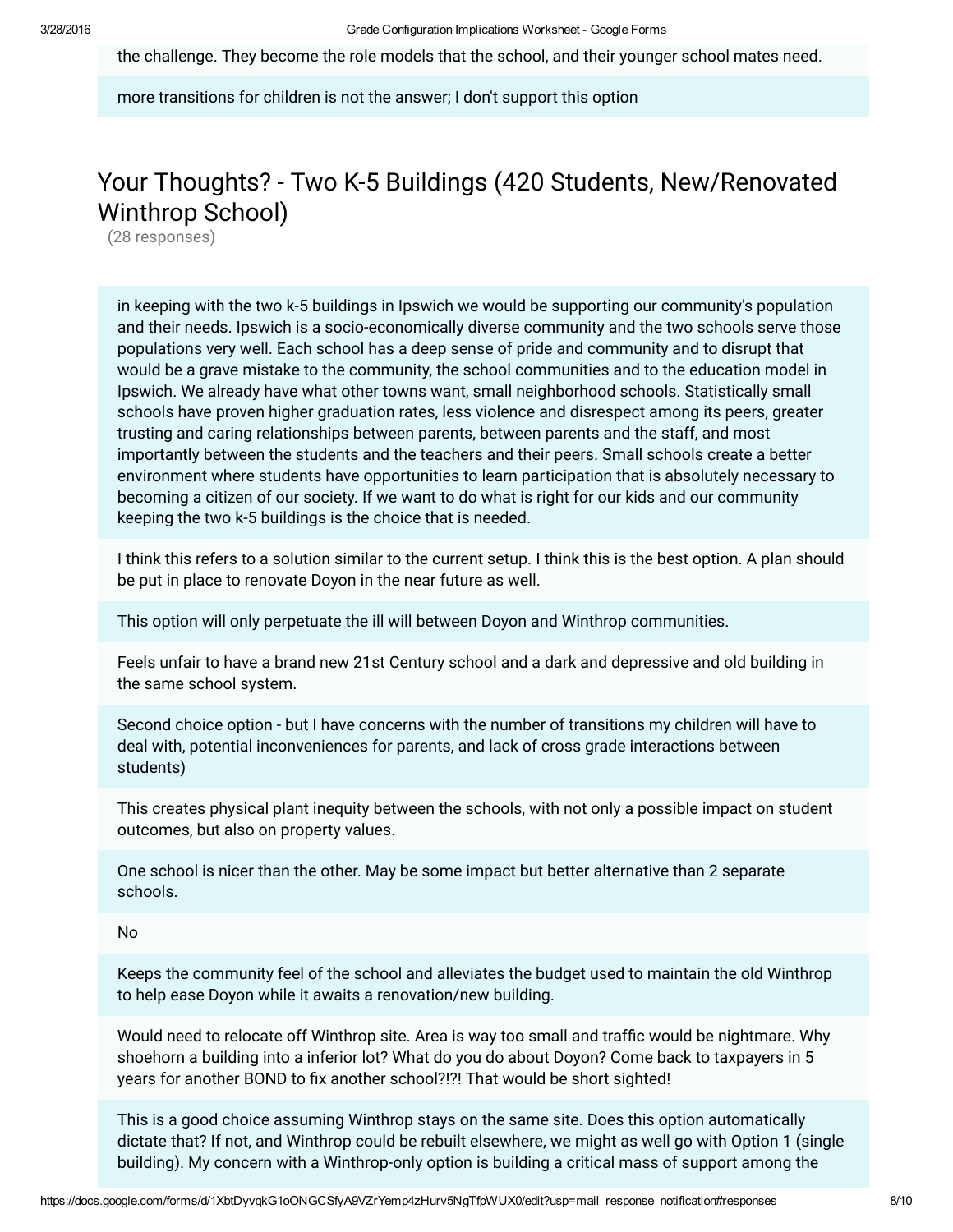Doyon community. Also, won't we have to fix Doyon sooner rather than later anyway? When could we expect the state to fund a reconstruction of Doyon? Is/when they did, would it cost more down the road or less? In some ways, if we have the chance to address Doyon now (with a single school model), we might be wise to take it. Otherwise it feels like we are kicking the can. Thanks for listening.

I'm concerned that having one new or newly renovated school and one outmoded school would create inequality within the town. Real estate within the Winthrop district would be more desirable and valuable than the Doyon district, although taxpayers across all districts would be funding the new school. I keep hearing 'keep in mind that all the money saved on maintenance from Winthrop could go to Doyon' however I do not have confidence that this would actually happen.

Totally opposed to this. How could we possibly send one population of students to an old but newly renovated building and the other to a brand new everything state-of-the-art facility? This is wrong and will create tension and resentment. Furthermore, it will impact real estate values on the "other side of town".

As stated, this is the option that I support, and my reasons were largely stated above. There are political challenges to this--one elementary school will be new; the other one won't--but this should not be our chief concern. This is a challenge to be dealt with in the process of doing what's best for elementary education in Ipswich. There will be other challenges as well, but there are challenges to all the options. Fundamentally, keeping two schools would allow both to remain at a manageable size. It would allow both to remain neighborhood schools. It would allow the faculty and staff of both schools to remain at a size that promotes and enables frequent communication. Ultimately, at a smaller school, everyone, from students to staff to parents, would feel known and familiar instead of anonymous.

Last choice. Hoping to get away from this. Separate but equal not working.

Keeping things as they are, but with a new Winthrop I think it a fine options too. I grew up in town and attended Doyon. Both schools are great and if both schools remain I feel that is also a win

YES. This is my preference. Whether we renovate Winthrop or build an entirely new school on the same site, I prefer to keep the 2 elementary school model. As a Winthrop parent I am totally biased on location - being downtown offers so many education opportunities. Sure we can bus kids for a visit to the fire station, river, public library...but how cool is it that they can walk?

Admittedly I am not knowledgeable in this area, but I assume the additional funding is going to need to be approved via town meeting? We saw how tough it was to pass the override, I don't even want to think about how hard it would be to get these people to approve a \$60+ million dollar 700+ student school!! If it gets rejected then what to do we have? Are we back at square one?

Not a good idea. This immediately creates inequity. As discussed above, the gray area becomes a real issue and possibly creates an area of town where families will not move. Another issue could be that those homes near Doyon become less desirable as families view the renovated/new Winthrop as a real draw. Can envision lack of opportunities for kids at Doyon and a real split once students from both schools merge at the middle school.

No. This would leave Doyon completely behind.

I'm in favor of this solution. Emphasis should also be on also renovating Doyon potentially through grant funding and fundraising. This is how Winthrop was able to build the beautiful playground... Vision, passion, grass roots organizing to raise funds, and finally a willingness to do the labor ourselves.